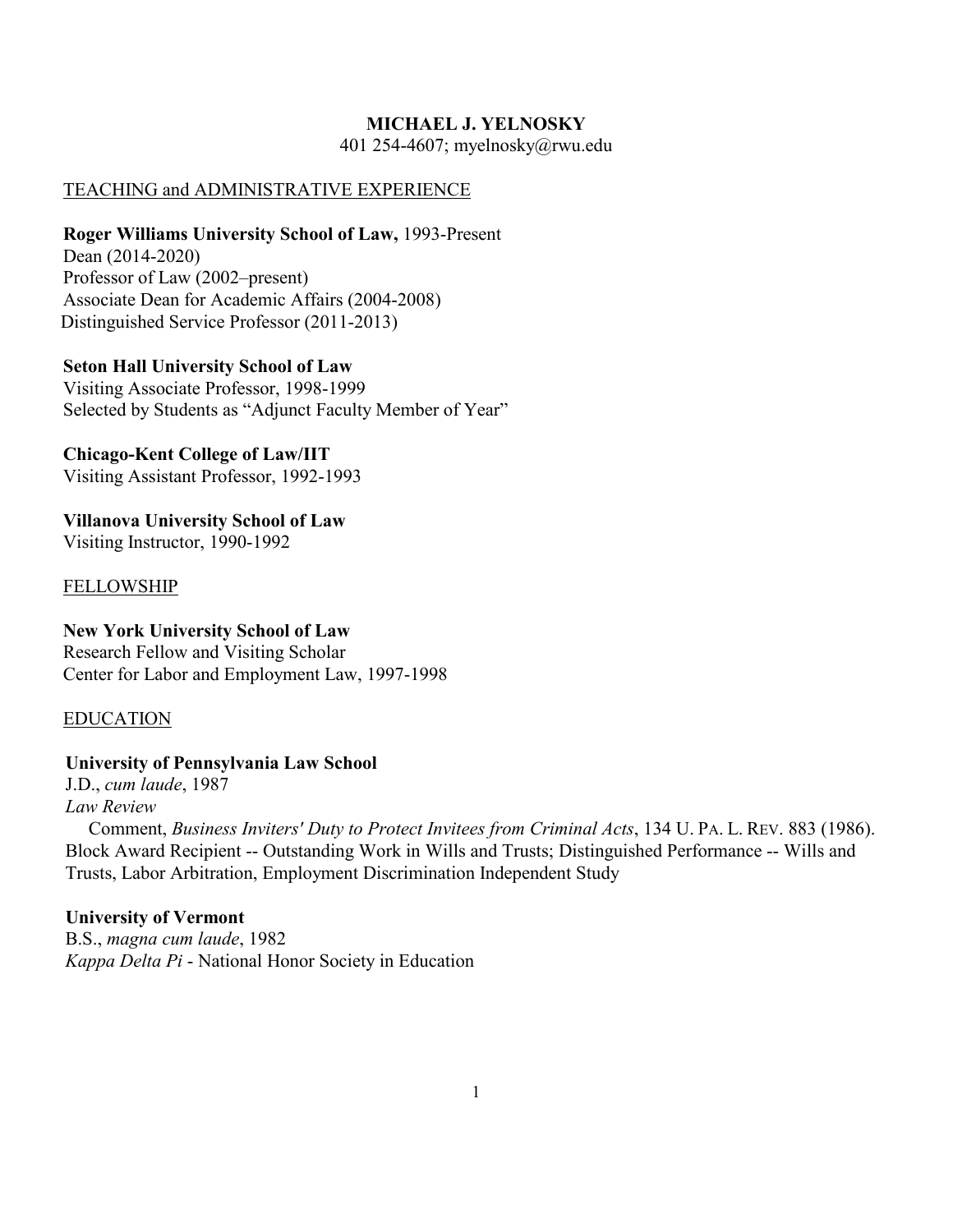## SELECTED PUBLICATIONS

*Labor Law Illiteracy:* Epic Systems Corp. v. Lewis *and* Janus v. AFSCME*,* 24 ROGER WILLIAMS U.L. REV. 104 (2019)

DIRECTV, Inc. v. Imburgia *and the Continued Ascendance of Federal Common Law: Class-Action Waivers and Mandatory Arbitration Under the Federal Arbitration Act*, 22 ROGER WILLIAMS U.L. REV. 287 (2017)

Harris v. Quinn: *What We Talk About When We Talk About Right-To-Work Laws,* 20 ROGER WILLIAMS U.L. REV. 119 (2015)

*"Thoughts"About Dean David Logan,* 19 ROGER WILLIAMS U.L. REV. 619 (2014)(with Diana Hassel, Andrew Horwitz, and David Zlotnick)

*Who Rates Prospective Federal Judges for the American Bar Association?,* 19 ROGER WILLIAMS U.L. REV. 91 (2014)

*Fully Federalizing the Federal Arbitration Act,* 93 OR. L. REV. 729 (2012)

*Employment Testers Revisited*, 62 NYU ANN. CONF. ON LAB. 685 (2011)

*The Impact of "Merit Selection" On the Characteristics of Rhode Island Judges,* 15 ROGER WILLIAMS U.L. REV. 649 (2010) (symposium on "Judicial Selection in Rhode Island")

*What Do Unions Do About Appearance Codes?,* 14 DUKE J. GENDER L. & POL'Y 521 (2007) (symposium on "Makeup, Identity Performance, and Discrimination")

3 NYU SELECTED ESSAYS ON LABOR AND EMPLOYMENT LAW: BEHAVIORAL ANALYSES OF WORKPLACE DISCRIMINATION (edited with Mitu Gulati 2007)

*Ten Years (or so) After* Gilmer*: Arbitration of Employment Law Claims under the Federal Arbitration*  Act and the Role of Rhode Island Law, 9 ROGER WILLIAMS U.L. REV. 499 (2004) (10<sup>th</sup> Anniversary Edition)

*Mediation?*, 53 NYU ANN. CONF. ON LAB. 901 (2004)

*The Prevention Justification for Affirmative Action,* 64 OHIO ST. L.J. 1385 (2003)

2 NYU SELECTED ESSAYS ON LABOR AND EMPLOYMENT LAW (edited with David Sherwyn, 2003)

NYU WORKING PAPERS ON LABOR AND EMPLOYMENT LAW: 1998-1999 (edited, 2001)

*Title VII, Mediation, and Collective Action*, 1999 U. ILL. L. REV. 583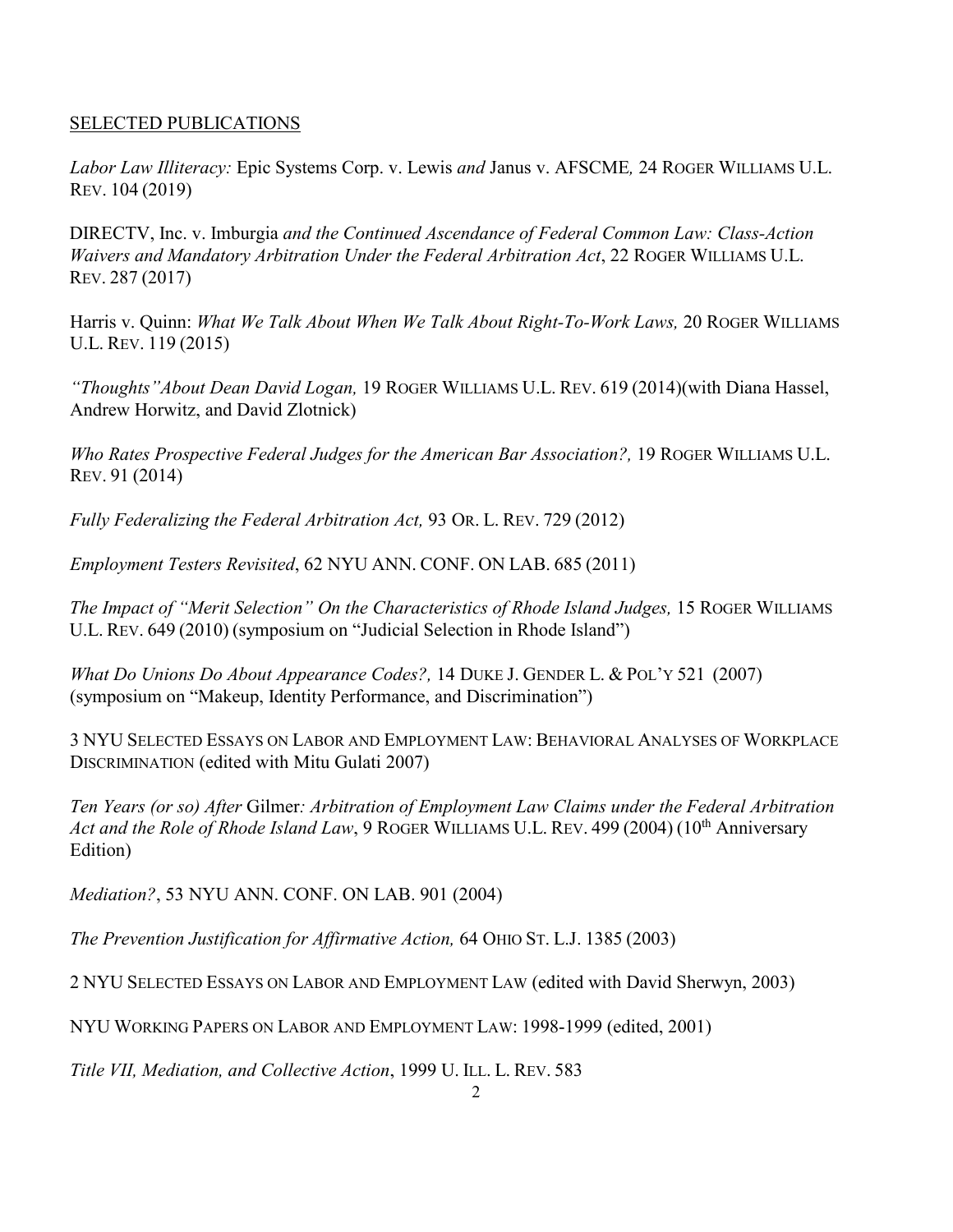*What Does "Testing" Tell Us About the Incidence of Discrimination in Housing Markets?* 29 SETON HALL L. REV. 1488 (1999) (symposium on "Housing and Hope: An Agenda for Reform")

*The At-Will Rule and an Employer's Duty to Investigate and Remedy Workplace Harassment: A Reasonable Regulatory Approach?*, 51 NYU ANN. CONF. ON LAB. 467 (1999)

*Whither* Weber*?,* 4 ROGER WILLIAMS U.L. REV. 205 (1998) (symposium on *Board of Education v. Taxman)* 

*If You Write It, (S)He Will Come: Judicial Opinions, Metaphors, Baseball, and "The Sex Stuff",* 28 CONN. L. REV. 815 (1996)

*Rhode Island's Judicial Nominating Commission: Can "Reform" Become Reality?,* 1 ROGER WILLIAMS U.L. REV. 87 (1996)

*Using Mediation to Resolve Equal Employment Opportunity Commission Discrimination Charges*, 1995 WILEY EMPLOYMENT LAW UPDATE 21

*Salvaging the Opportunity: A Response to Professor Clark, 28 U. MICH. J. L. REF. 151 (1994)* 

*Filling An Enforcement Void: Using Testers to Uncover Discrimination In Hiring for Lower-Skilled, Entry-Level Jobs,* 26 U. MICH. J.L. REF. 403 (1993)

# SELECTED LECTURES AND PRESENTATIONS

*"*The First Step Act's Sentencing Reforms: How Will Increased Judicial Independence Further the Basic Aims of Fundamental Fairness in Sentencing?", United States District Court for the District of Rhode Island Conference on Independence & The Courts, (October 2019) (moderator)

*"*Traversing the Employment Litigation Landscape in the #MeToo Era," American College of Trial Lawyers, New England Regional Meeting (June 2018)

"Why GOOD Guys – Guys Overcoming Obstacles to Diversity – Are So Important," Rhode Island Bar Association, Annual Meeting (June 2018)

Justice Gorsuch and *Chevron* Deference," 54<sup>th</sup> Federal Administrative Law Judges Conference Annual Meeting (September 2017)

"Prelegal Education and Admission to Law School – Creating a Unified Social Media Campaign," AALS Annual Meeting (January 2017)

*"*The Role of the ABA Standing Committee on the Federal Judiciary," Federal Bar Association Annual Meeting and Convention (September 2014)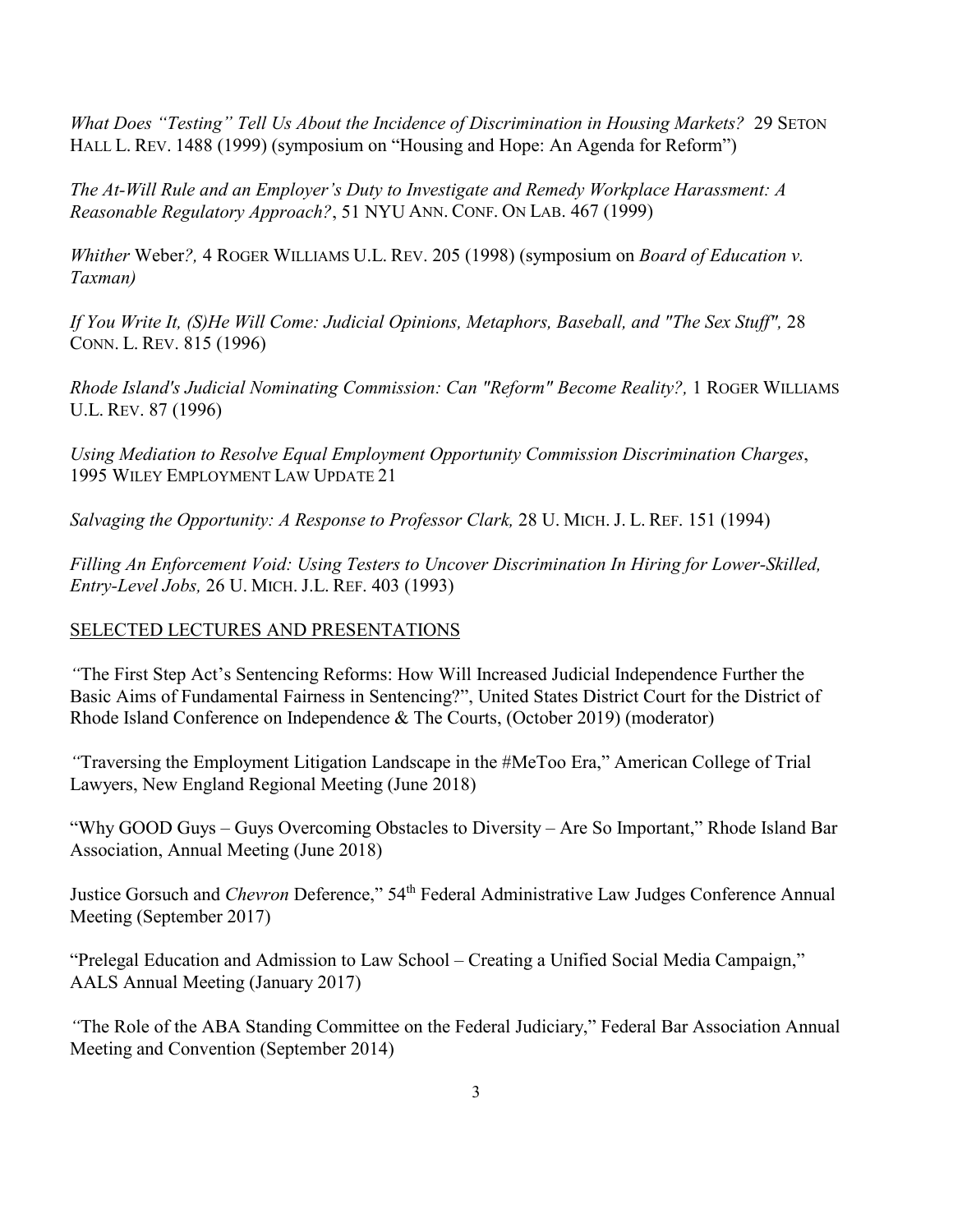"The Future of Affirmative Action Under Title VII," 67<sup>th</sup> Annual Conference on Labor, New York University School of Law (June 2014)

*"*How do Federal Judges Decide Cases?," United States District Court for the District of Rhode Island Conference, (October 2013) (moderator)

"Section 302 of the LMRA and Neutrality Agreements," Labor and Employment Law Roundtable, Cornell University School of Hotel Administration, Center for Hospitality Research (May 2012)

*"Nicastro* and *Goodyear*: New Developments in Personal Jurisdiction," United States District Court for the District of Rhode Island Conference (October 2011)

"Should Employment Law Claims Continue to be Arbitrated?," Southeastern Association of Law Schools Annual Meeting (August 2011)

"The Politics and Process of Judicial Confirmations," American Constitution Society and Common Cause Rhode Island, The University Club of Providence, RI (November 2010) (moderator and program organizer)

"The Impact of "Merit Selection" On the Characteristics of Rhode Island Judges, Roger Williams University School of Law Symposium on Rhode Island's 15-Year Experience with Judicial Merit Selection (November 2009) (program organizer)

"Rhode Island's Merit Selection System: Strengths and Weaknesses," University Symposia Program on Judicial Selection, United States District Court for the District of Rhode Island (September 2009)

"Testers Revisited," 62nd Annual Conference on Labor, NYU School of Law (June 2009)

"Unconscious Discrimination: The Evidence," Employment Law Program for Federal Judges, NYU School of Law (March 2009)

"Unconscious Discrimination: The Evidence," Employment Law Program for Federal Judges, NYU School of Law (March 2008)

"What Do Unions Do About Appearance Codes?," Symposium on Makeup, Identity Performance, and Discrimination, Duke Law School (October 2006)

"Employment Discrimination Update," Annual Meeting, Rhode Island Bar Association (June 2006)

"Arbitration of Statutory Employment Claims," Annual Meeting, Rhode Island Bar Association (June 2005)

"Developments in the Law of Affirmative Action," First Circuit Judicial Conference (June 2005)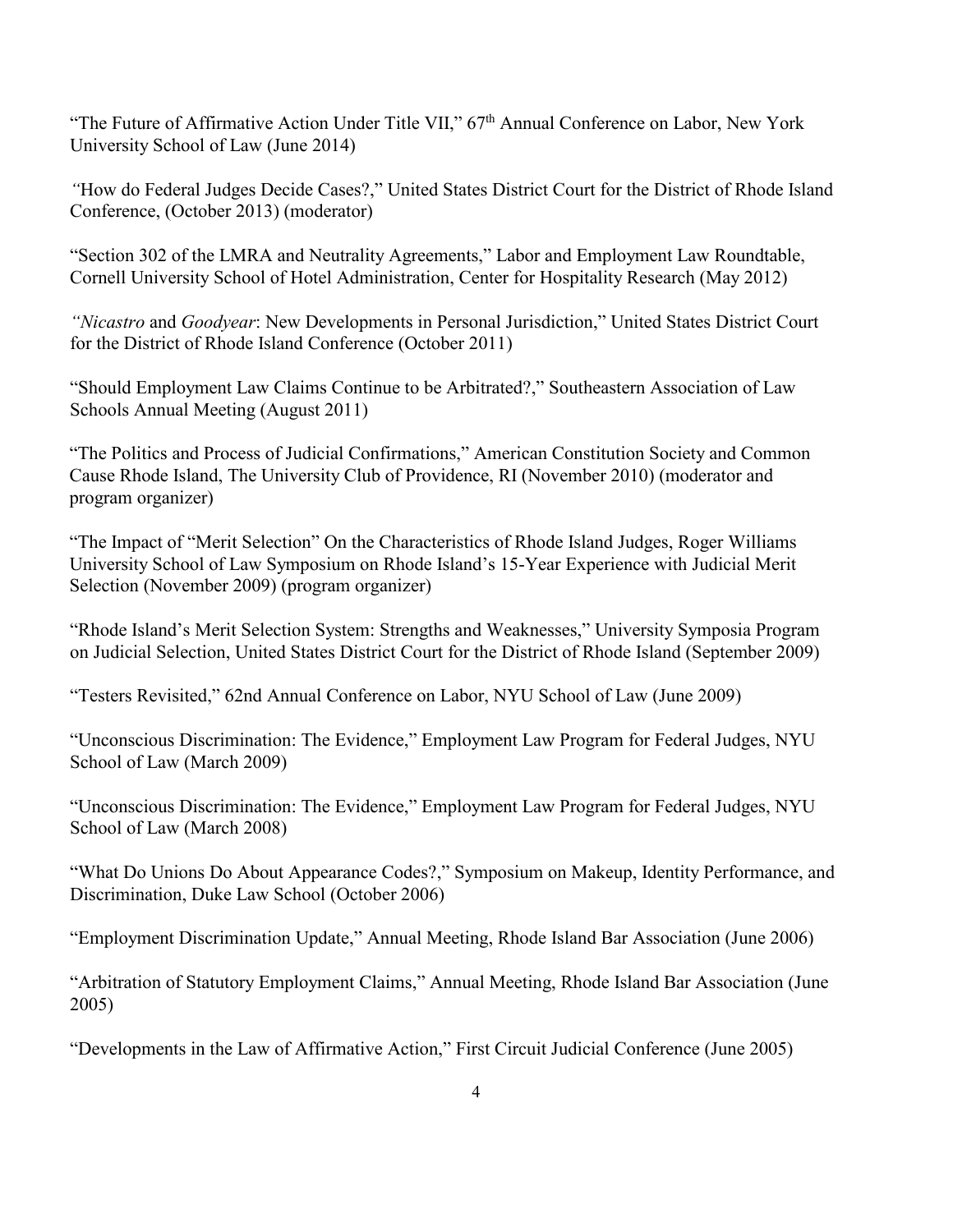"Employment Discrimination Update," Annual Meeting, Rhode Island Bar Association (June 2004)

"The Prevention Justification for Affirmative Action," Harvard Law School Corporate Misconduct Colloquium (March 2004)

"Civil Rights Update: The University of Michigan Affirmative Action Cases," Annual Meeting, Rhode Island Bar Association (June 2003)

"Mediation v. Arbitration: How Should Parties Resolve Discrimination Claims?," Labor and Employment Law Roundtable, Cornell University School of Hotel Administration, Center for Hospitality Research (May 2003)

"The Prevention Justification for Affirmative Action," NYU School of Law Center for Labor and Employment Law Workshop (Feb. 2003)

"Arbitration of Discrimination Claims: Is It Possible to Arbitrate Discrimination Claims in the Union Environment?," The  $5<sup>th</sup>$  Annual Hospitality Law Institute (October 2002) (program moderator)

"Employment Discrimination Update," Annual Meeting, Rhode Island Bar Association (June 2002)

"The Prevention Justification for Affirmative Action," NYU School of Law Center for Labor and Employment Law Conference on Behavioral Analyses of Workplace Discrimination (April 2002) (presenter and conference organizer)

"Recent Developments Under the Americans with Disabilities Act," Continuing Legal Education Program, Roger Williams University (February 2002)

"Employment Discrimination Update," Annual Meeting, Rhode Island Bar Association (June 2001)

"Employment Discrimination Update," Annual Meeting, Rhode Island Bar Association (June 2000)

"Mediation?," 53<sup>rd</sup> Annual Conference on Labor, New York University School of Law (May 2000)

"The At-Will Rule and Sexual Harassment Investigations," 11<sup>th</sup> Annual Conference, Labor Research Center, University of Rhode Island (April 2000)

"What Does "Testing" Tell Us About the Incidence of Discrimination in Housing Markets?," First Monday, Feinstein Institute for Legal Service, Roger Williams University School of Law (October 1999)

"A Debate on Affirmative Action" with Roger Pilon of the CATO Institute, Federalist Society, Roger Williams University School of Law (September 1999)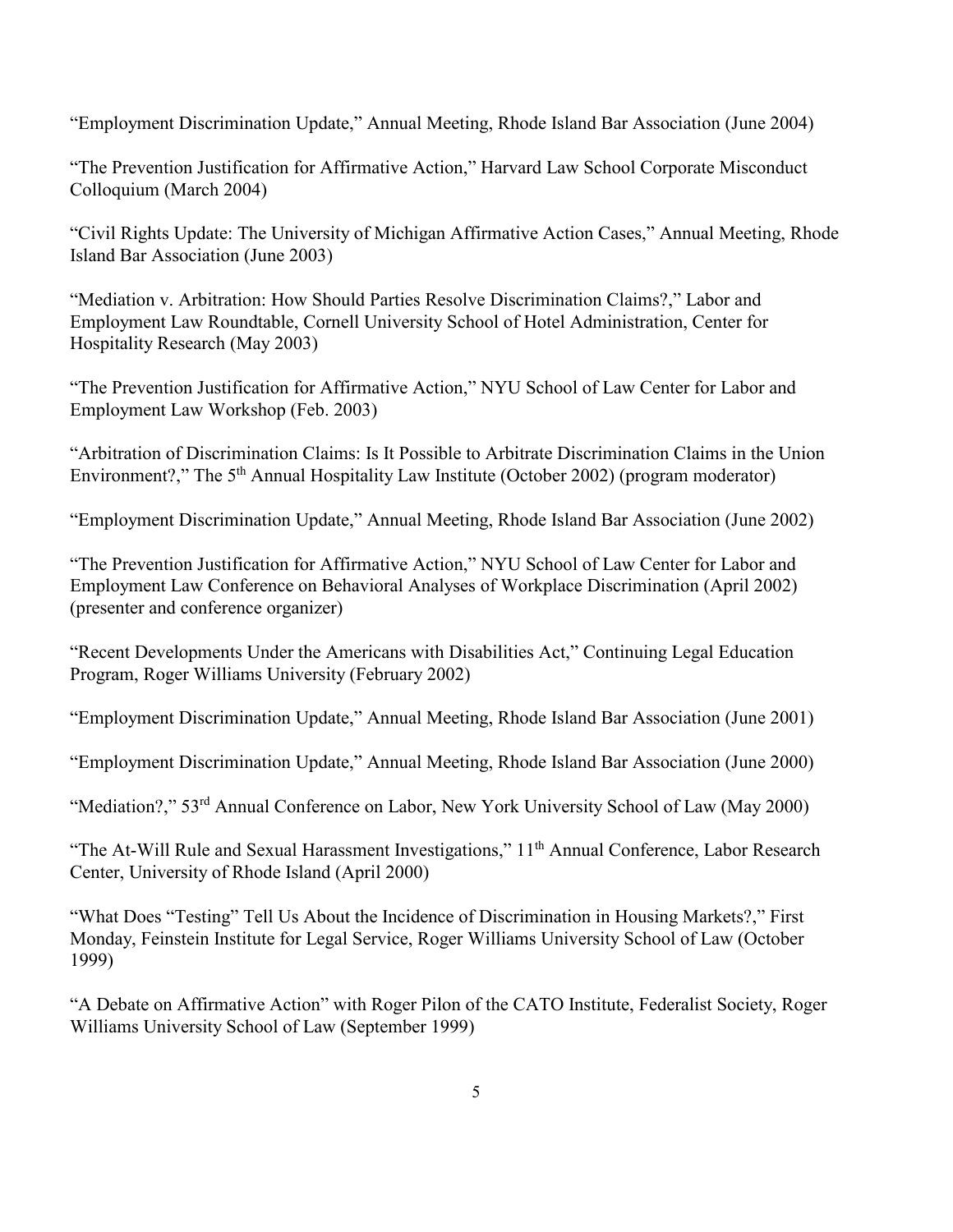"Justifications for Affirmative Action and Title VII Doctrine," Cornell University School of Hotel Administration (September 1999)

"Survey of the Current Law of Individual Employee Rights: Square Pegs in Round Holes?," 52nd Annual Conference on Labor, New York University School of Law (May 1999) (moderator)

"Title VII, Mediation, and Collective Action," Legal Theory Workshop, Seton Hall University School of Law (March 1999)

"Developing Issues in the Use of Testers in Employment Discrimination Research and Litigation," NYU School of Law, Center for Labor and Employment Law (February 1999) (program organizer and moderator)

"What Does "Testing" Tell Us About the Incidence of Discrimination in Housing Markets?," Seton Hall University Law Review Symposium – "Housing and Hope: An Agenda for Reform" (November 1998)

"The At-Will Rule and an Employer's Duty to Investigate and Remedy Workplace Harassment: A Reasonable Regulatory Approach?," 51<sup>st</sup> Annual Conference on Labor, NYU School of Law (May 1998)

"Affirmative Action: The Diversity Justification," 8th Annual Meeting, Labor Research Center, University of Rhode Island (April 1997)

"Recent Developments in EEO Law," Annual Meeting, Rhode Island Bar Association (June 1997) "Recent Developments in EEO Law," Annual Meeting, Rhode Island Bar Association (June 1995)

## SELECTED OP-ED ARTICLES

*The Insider's Club for Judges*, WASH. POST, Aug. 16, 2013, at A15

*Pension Law May be Unconstitutional*, PROVIDENCE J., Dec. 23, 2012, at A12

*Pertinent Questions, Post-Curran*, PROVIDENCE J.-BULL., Feb. 13, 1997, at A15

*A NonCynical Look at Judicial Reform*, PROVIDENCE J.-BULL., March 21, 1995, at A10